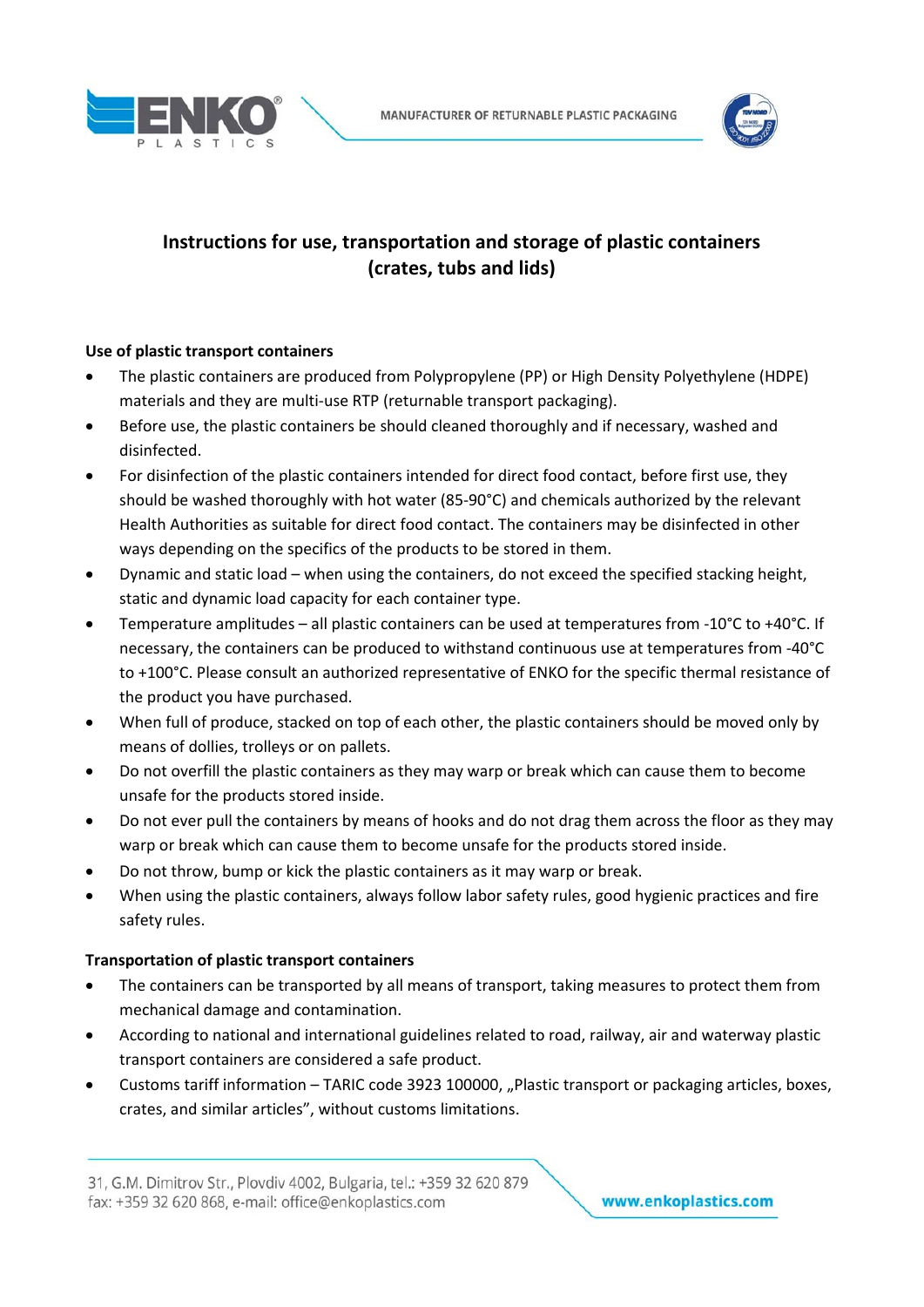

## **Storage of empty plastic transport containers**

- Plastic transport containers can be stored for more than 12 months without significant changes in their properties if the conditions are good. Storage under unsuitable conditions leads to reduced storage time.
- Plastic transport containers should be stored indoors or in shelters, protected from direct sunlight, rain and temperatures below ‐10°C or above 40°C.
- Store empty containers well cleaned and stacked at a height not greater than 3 m.
- Store containers at least 2 m away from heating elements.

### **Warranty:**

- 12 months from date of purchase for all containers produced from 100% new materials.
- For containers produced from recycled materials, warranty conditions are to be determined on case by case basis, depending on customer requirements for the quality of materials used.
- The warranty does not apply in cases of misuse of the products or when the instructions for use, transportation and storage of the plastic transport containers are not followed.
- The warranty applies only to manufacturing defects resulting from poor quality of materials (when containers are produced from 100% new materials) or defects resulting from faulty workmanship.
- Claims regarding faulty workmanship and incompliance with contract obligations will be accepted no later than two weeks after product delivery.
- The warranty is valid only when an invoice is presented certifying the purchase of the products.

## **Declaration of conformity**

 Declaration of conformity according to: 1/Regulation 10/2011/EC; 2/Regulation (EC) 1935/2004 on materials and articles intended to come into contact with food; 3/Bulgarian Regulation for Packaging and Packaging Waste (2008) with regard to the contents of Pb, Cd, Hg and Cr  $(6+)$  in line with Directive 2004/12/EC; is issued only for specific shipment based on invoices issued to the client.

#### **Environment**

- Plastic transport packaging does not disintegrate biologically, it floats in water and accumulates in the environment.
- The product is not toxic, but small particles might impact aquatic and soil organisms.

## **Recycling plastic packaging waste**

 Broken and unusable plastic transport packaging shall be separately collected and recycled in accordance with local regulation for packaging and packaging waste and other relative legislation.

Author: Quality manager Approved: Manager Date: 20 July 2012

Translated by: Food safety manager